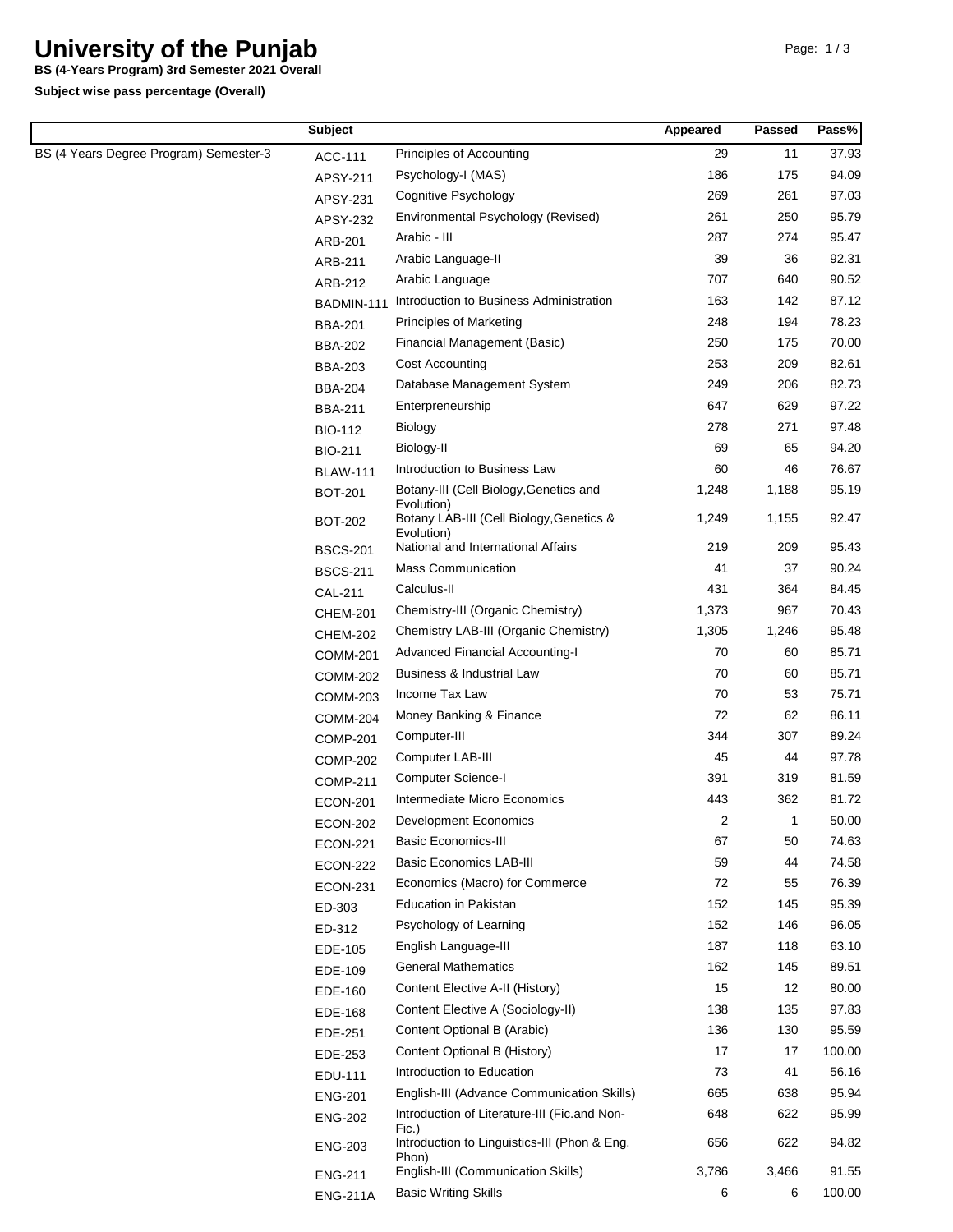## **University of the Punjab**

**Subject wise pass percentage (Overall) BS (4-Years Program) 3rd Semester 2021 Overall**

|                                        | <b>Subject</b>   |                                                                 | Appeared | <b>Passed</b>  | Pass%  |
|----------------------------------------|------------------|-----------------------------------------------------------------|----------|----------------|--------|
| BS (4 Years Degree Program) Semester-3 | <b>ENG-215</b>   | Tech Writing & Presentation Skills of Eng                       | 42       | 39             | 92.86  |
|                                        | <b>ENG-221</b>   | (Comp 7)<br>English-III (Business Communication-I)              | 321      | 283            | 88.16  |
|                                        | <b>ENG-231</b>   | Communications Skills (IT)                                      | 706      | 638            | 90.37  |
|                                        | GEOG-111         | Introduction to Geography                                       | 48       | 43             | 89.58  |
|                                        | GEOG-211         | Introduction to Geography                                       | 121      | 101            | 83.47  |
|                                        | GS-201           | Marriage and Family Laws in Pakistan                            | 19       | 15             | 78.95  |
|                                        | GS-202           | <b>Feminist Theories</b>                                        | 18       | 16             | 88.89  |
|                                        | GS-203           | Women and Economics Empowerment                                 | 18       | 15             | 83.33  |
|                                        | GS-204           | Gender and Religion                                             | 18       | 16             | 88.89  |
|                                        | GS-205           | Gender and Psychology                                           | 18       | 16             | 88.89  |
|                                        | <b>HIS-111</b>   | Introduction to History                                         | 202      | 171            | 84.65  |
|                                        | <b>HPE-201</b>   | Application of Computer in Physical Edu.<br>(Comp 8)            | 42       | 26             | 61.90  |
|                                        |                  | HPE-201PRC Application of Computer in Physical Edu.<br>(Comp 8) | 42       | 38             | 90.48  |
|                                        | <b>HPE-202</b>   | Talent Identification in Sports                                 | 42       | 40             | 95.24  |
|                                        | HPE-203          | Basics of Human Anatomy (Foundation 6)                          | 42       | 38             | 90.48  |
|                                        | <b>HPE-204</b>   | Games-III (Squash, T-Tennis, Vball, Hndball<br>& Cric)          | 42       | 39             | 92.86  |
|                                        | <b>HPE-205</b>   | Athletics-III (Jump Events)                                     | 42       | 40             | 95.24  |
|                                        | <b>HPE-206</b>   | Gymnastics-II (Drills and Rhythmic<br>Exercises)                | 42       | 39             | 92.86  |
|                                        | HR-211           | Human Resource Management                                       | 914      | 868            | 94.97  |
|                                        | HR-212           | Human Resource Development                                      | 3        | $\overline{c}$ | 66.67  |
|                                        | IR-111           | Introduction to International Relations                         | 154      | 127            | 82.47  |
|                                        | <b>ISE-201</b>   | Contemporary Muslim World                                       | 287      | 275            | 95.82  |
|                                        | <b>ISE-202</b>   | Figh-I                                                          | 287      | 275            | 95.82  |
|                                        | <b>ISE-203</b>   | <b>Islamic History</b>                                          | 287      | 275            | 95.82  |
|                                        | IT-201           | <b>Object Oriented Programming</b>                              | 715      | 593            | 82.94  |
|                                        | IT-202           | Object Oriented Programming LAB                                 | 707      | 590            | 83.45  |
|                                        | IT-203           | <b>Computer Organization and Assembly</b><br>Language           | 742      | 615            | 82.88  |
|                                        | IT-204           | <b>Computer Organization and Assembly</b><br>Language LAB       | 708      | 626            | 88.42  |
|                                        | <b>MATH-201</b>  | Mathematics A-III                                               | 717      | 633            | 88.28  |
|                                        | MATH-202         | Mathematics B-III [Calculus (II)]                               | 543      | 434            | 79.93  |
|                                        | MATH-205         | <b>Graph Theory</b>                                             | 543      | 487            | 89.69  |
|                                        | <b>MATH-211</b>  | Elementary Mathematics-II (Calculus)                            | 1,772    | 988            | 55.76  |
|                                        | <b>MATH-221</b>  | <b>Differential Equations-I</b>                                 | 411      | 286            | 69.59  |
|                                        | <b>MATH-222</b>  | <b>Pure Mathematics</b>                                         | 399      | 304            | 76.19  |
|                                        | <b>MATH-231</b>  | Discrete Mathematics (IT)                                       | 717      | 624            | 87.03  |
|                                        | PER-111          | Introduction to Persian                                         | 9        | 9              | 100.00 |
|                                        | <b>PHIL-211</b>  | Introduction to Philosophy                                      | 261      | 257            | 98.47  |
|                                        | <b>PHIL-211A</b> | Introduction to Philosophy (Rev)                                | 940      | 855            | 90.96  |
|                                        | PHY-201          | Concepts of Modern Physics                                      | 401      | 315            | 78.55  |
|                                        | <b>PHY-202</b>   | General Physics Lab-I                                           | 389      | 316            | 81.23  |
|                                        | PHY-211          | Physics-III (Electricity & Magnetism)                           | 503      | 446            | 88.67  |
|                                        | PHY-212          | Physics LAB-III (Electricity & Magnetism)                       | 501      | 462            | 92.22  |
|                                        | POL-111          | Introduction to Political Science                               | 189      | 161            | 85.19  |
|                                        | <b>POL-201</b>   | Political Systems (Developed)                                   | 120      | 103            | 85.83  |
|                                        | <b>POL-221</b>   | Political Science-I (MAS)                                       | 185      | 175            | 94.59  |
|                                        | <b>PSY-111</b>   | Applied Psychology                                              | 93       | 65             | 69.89  |
|                                        | SOC-111          | Introduction to Sociology                                       | 57       | 47             | 82.46  |
|                                        | SOC-201          | Pakistani Society and Culture                                   | 39       | 36             | 92.31  |